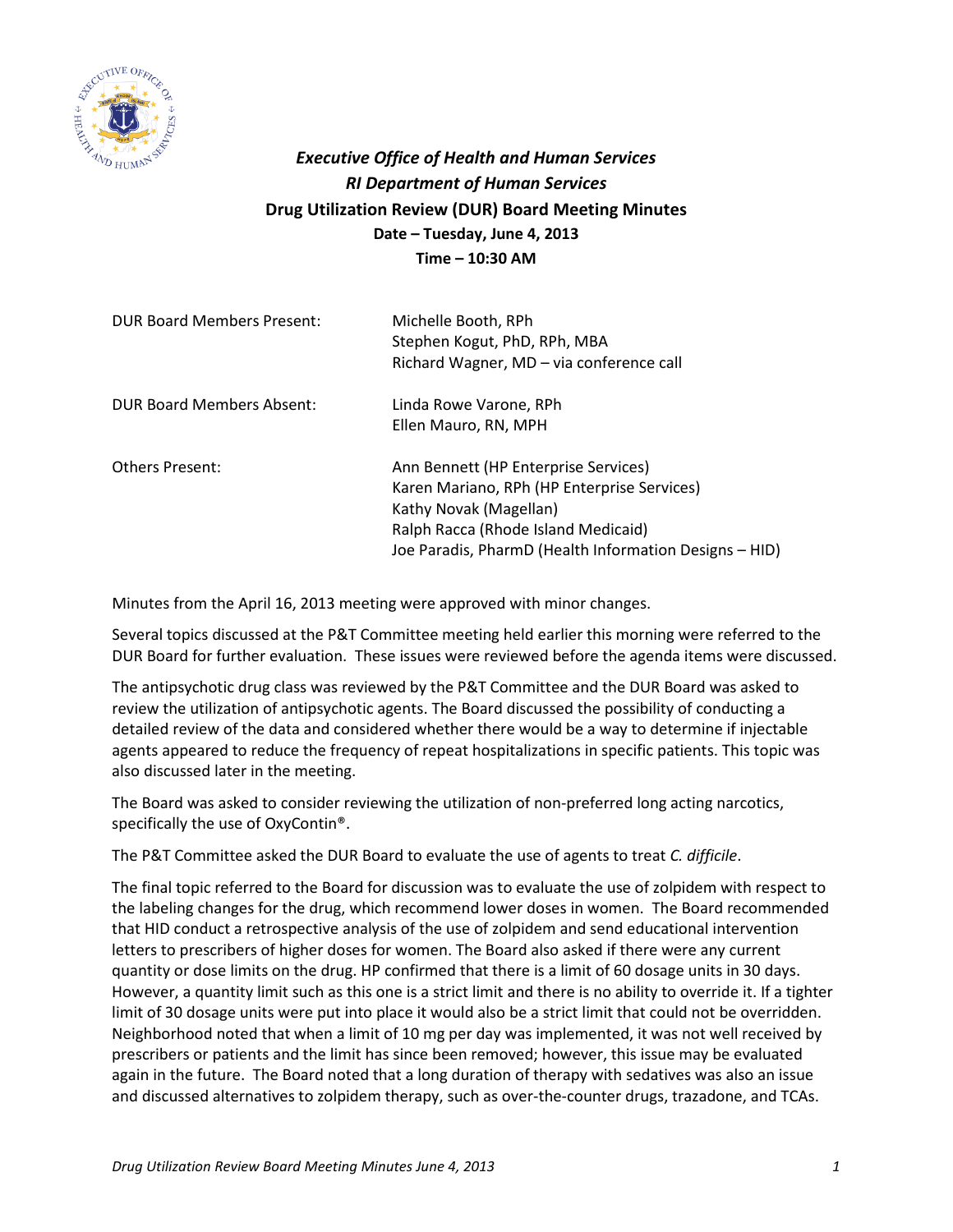However, all of these agents have some potential to produce adverse effects and many alternate agents cannot necessarily be recommended since they are not FDA indicated for the treatment of insomnia. HID will evaluate the data and identify women on higher than recommended doses and the Board recommended that an evaluation of chronic therapy be performed as well.

HID discussed a retrospective DUR evaluation performed on inappropriate narcotic utilization. The evaluation showed that with 60% of patients for whom an intervention letter was sent to their prescriber, similar inappropriate use of narcotics was not seen after a 4 to 8 month follow-up.

The use of antipsychotics in children was discussed. A total of 287 patients under age 18 had claims for any antipsychotic agent during first quarter 2013. Approximately 15% of them were foster care children. A review of claims for antipsychotic drugs prescribed to children who were less than the labeled indicated age showed that none were foster care children. The Board recommended that the use of antipsychotics in children less than the labeled indicated age continue to be monitored. The Board discussed the need for metabolic screening to be conducted on children prescribed antipsychotic agents. It was noted that the Neighborhood plan has approximately 3,000 foster care children enrolled in the plan. The use of antipsychotics in foster care children is monitored in this population. It was also noted that during the P&T meeting, a few patients gave testimony that they had been successfully treated with antipsychotics in their teenage years. Board members also noted that changes to DSM-5 would be made to the Autism Spectrum Disorder diagnosis, and that Asperger's Syndrome would no longer be a listed diagnosis.

The utilization of low dose quetiapine in children was also evaluated. HID reported that 40 children had claims for quetiapine and that half were taking doses lower than 200 mg per day. DUR intervention letters were sent to the prescribers. The Board asked that any diagnosis data for the children on low dose quetiapine be further evaluated and that the use of low dose quetiapine in the entire population continued to be evaluated. The Board cautioned that the use of benzodiazepines should be avoided in patients with a diagnosis of alcohol or substance abuse. HID was asked to determine if low doses were being given once daily for sedation or if low doses were being given 2 or 3 times a day. HID can evaluate the quantity dispensed and day supply to determine if quetiapine is being used once daily for sedation or possibly multiple times a day on a PRN basis for non-labeled uses such as anxiety or other disorders.

HID reported an evaluation of children with claims for both a stimulant and antipsychotic agent. The Board recommended that these patients be further evaluated to determine if the patients have a clinical diagnosis to support the use of antipsychotic agents.

HID conducted a follow-up to the letters sent to prescribers of Crestor® after specific strengths of the drug were made non-preferred. It appeared that 4 of the 45 patients previously taking Crestor® did not have current claims for any other lipid-lowering agent. Board members suggested that these patients may have been provided samples of the drug. HID will forward a list of these patient ID numbers to HP for follow-up.

HID evaluated diagnosis data for patients with claims for warfarin and the newer anticoagulation agents in an effort to determine if there was a difference in the incidence of reported bleeding among the two groups. There appeared to be a higher incidence of bleed in the warfarin patients but it is likely that not all diagnosis data was available for review. The Board recommended further evaluation of the data to determine if the patients on the newer agents were recently transitioned from warfarin and to evaluate the severity of bleeds, if possible.

At the April meeting it was noted that two injectable antipsychotic agents were included in the top 50 drugs ranked by cost per claims. It was suggested that use of high-cost mental health drugs be